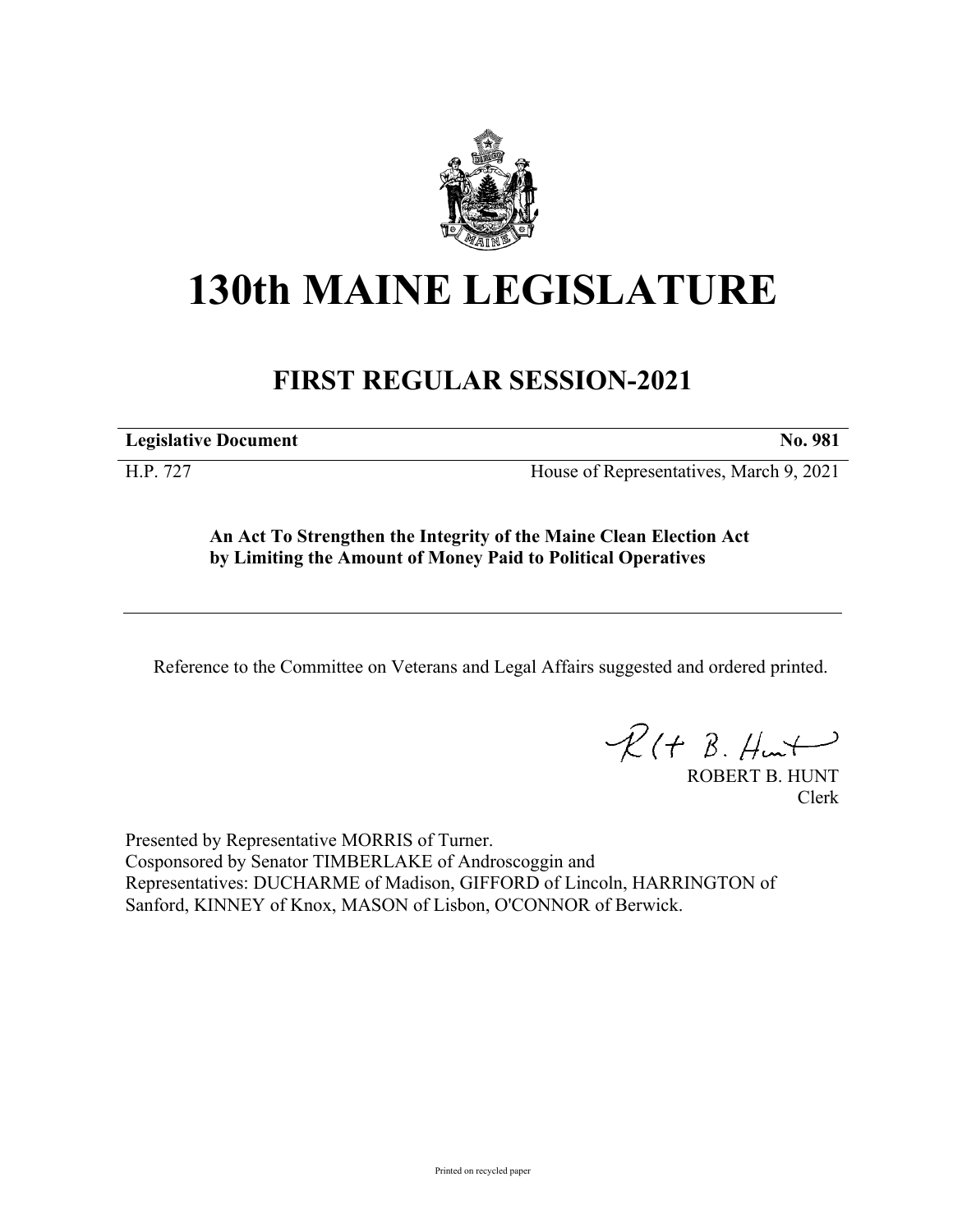| 1                       | Be it enacted by the People of the State of Maine as follows:                               |
|-------------------------|---------------------------------------------------------------------------------------------|
| $\overline{2}$          | Sec. 1. 21-A MRSA §1122, sub-§1-B is enacted to read:                                       |
| 3                       | <b>1-B.</b> Candidate's authorized political committee. "Candidate's authorized political   |
| $\overline{\mathbf{4}}$ | committee" means the political committee authorized by the candidate under section          |
| 5                       | 1013-A, subsection 1, paragraph B to promote the candidate's election.                      |
| 6                       | Sec. 2. 21-A MRSA §1125, sub-§6-G is enacted to read:                                       |
| 7                       | 6-G. Expenditures for salaries and professional services. After certification, a            |
| 8                       | candidate and a candidate's authorized political committee may not use fund revenues to     |
| 9                       | pay or compensate employees, consultants or other individuals for services provided to the  |
| 10                      | campaign except as authorized by this subsection.                                           |
| 11                      | A. Except as provided in paragraph C, if a certified candidate or the candidate's           |
| 12                      | authorized political committee uses fund revenues to compensate an individual for           |
| 13                      | services provided to the campaign, the individual must be paid on an hourly basis. The      |
| 14                      | treasurer shall keep an hourly log of the time worked and services provided by each         |
| 15                      | individual who is compensated under this paragraph.                                         |
| 16                      | B. Except as provided in paragraph C, a certified candidate for the State Senate and        |
| 17                      | the candidate's authorized political committee may not use fund revenues to pay an          |
| 18                      | individual more than \$7,500 for services provided to the campaign during a single          |
| 19                      | election cycle and a certified candidate for the State House of Representatives and the     |
| 20                      | candidate's authorized political committee may not use fund revenues to pay an              |
| 21                      | individual more than \$2,500 for services provided to the campaign during a single          |
| 22                      | election cycle.                                                                             |
| 23                      | C. A certified candidate and the candidate's authorized political committee may use         |
| 24                      | fund revenues to pay an individual on a salary or consulting fee basis for professional     |
| 25                      | marketing services. Salaries and consulting fees paid pursuant to this paragraph are        |
| 26                      | not subject to the restrictions in paragraph B. For purposes of this paragraph,             |
| 27                      | "professional marketing services" include, but are not limited to, audio, video and         |
| 28                      | graphic advertising production services.                                                    |
| 29                      | Sec. 3. 21-A MRSA §1125, sub-§12, as amended by PL 2013, c. 334, §33, is                    |
| 30                      | further amended to read:                                                                    |
| 31                      | 12. Reporting; unspent revenue. Notwithstanding any other provision of law, the             |
| 32                      | treasurer or deputy treasurer of participating and certified candidates shall report any    |
| 33                      | money collected, all campaign expenditures, obligations, refunds received by a candidate    |
| 34                      | or agent of that candidate, hourly logs of time worked by each individual paid for services |
| 35                      | provided to the campaign as described in subsection 6-G, paragraph A and related activities |
| 36                      | to the commission according to procedures developed by the commission. If a certified       |
| 37                      | candidate pays fund revenues to a member of the candidate's immediate family or             |
| 38                      | household or a business or nonprofit entity affiliated with a member of the candidate's     |
| 39                      | immediate family or household, the treasurer or deputy treasurer must disclose the          |
| 40                      | candidate's relationship to the payee in a manner prescribed by the commission. In          |
| 41                      | developing these procedures, the commission shall utilize existing campaign reporting       |
| 42                      | procedures whenever practicable. The commission shall ensure timely public access to        |
| 43                      | campaign finance data and may utilize electronic means of reporting and storing             |